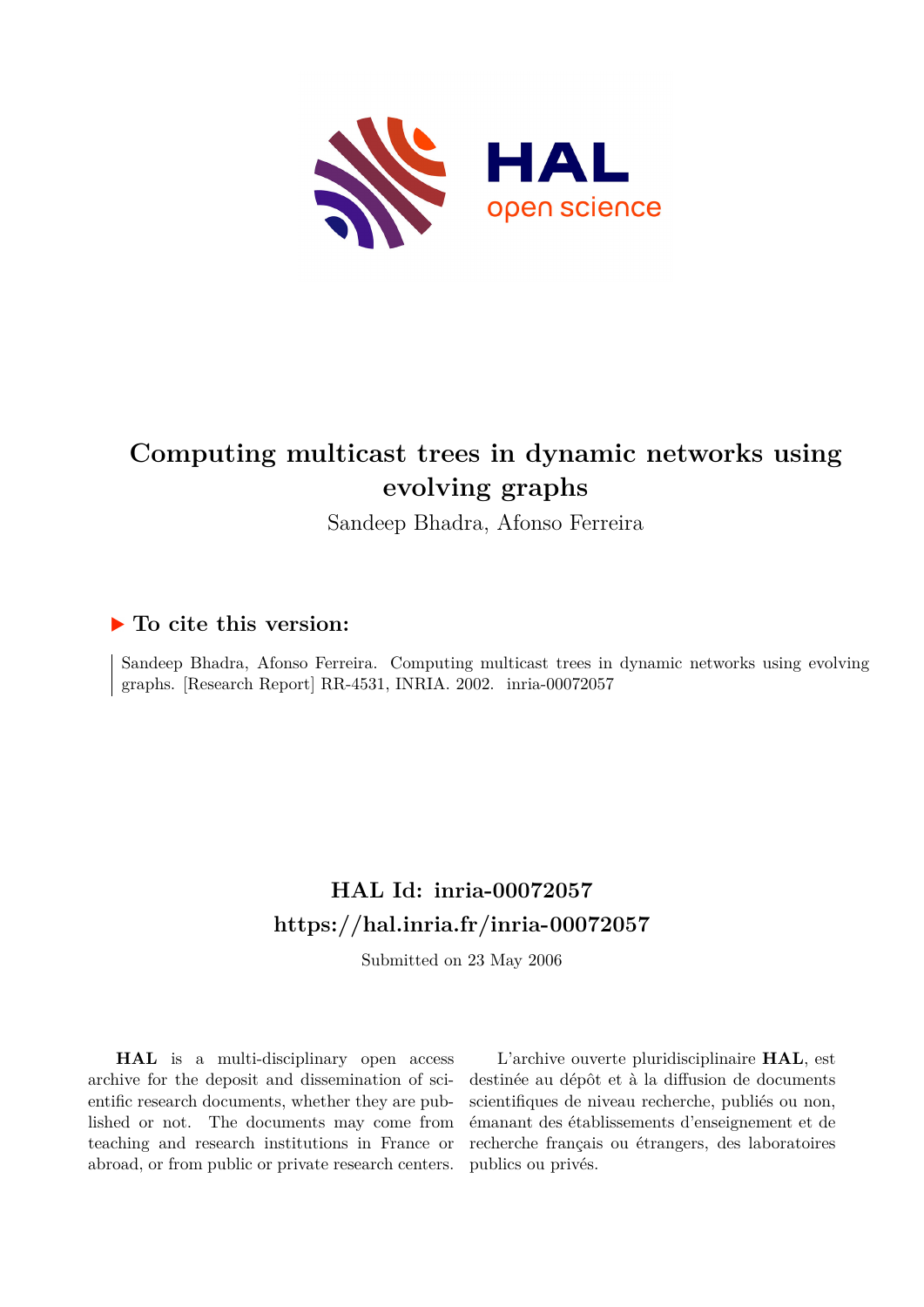

INSTITUT NATIONAL DE RECHERCHE EN INFORMATIQUE ET EN AUTOMATIQUE

# *Computing multicast trees in dynamic networks using evolving graphs*

Sandeep Bhadra — Afonso Ferreira

## **N° 4531**

August 2002

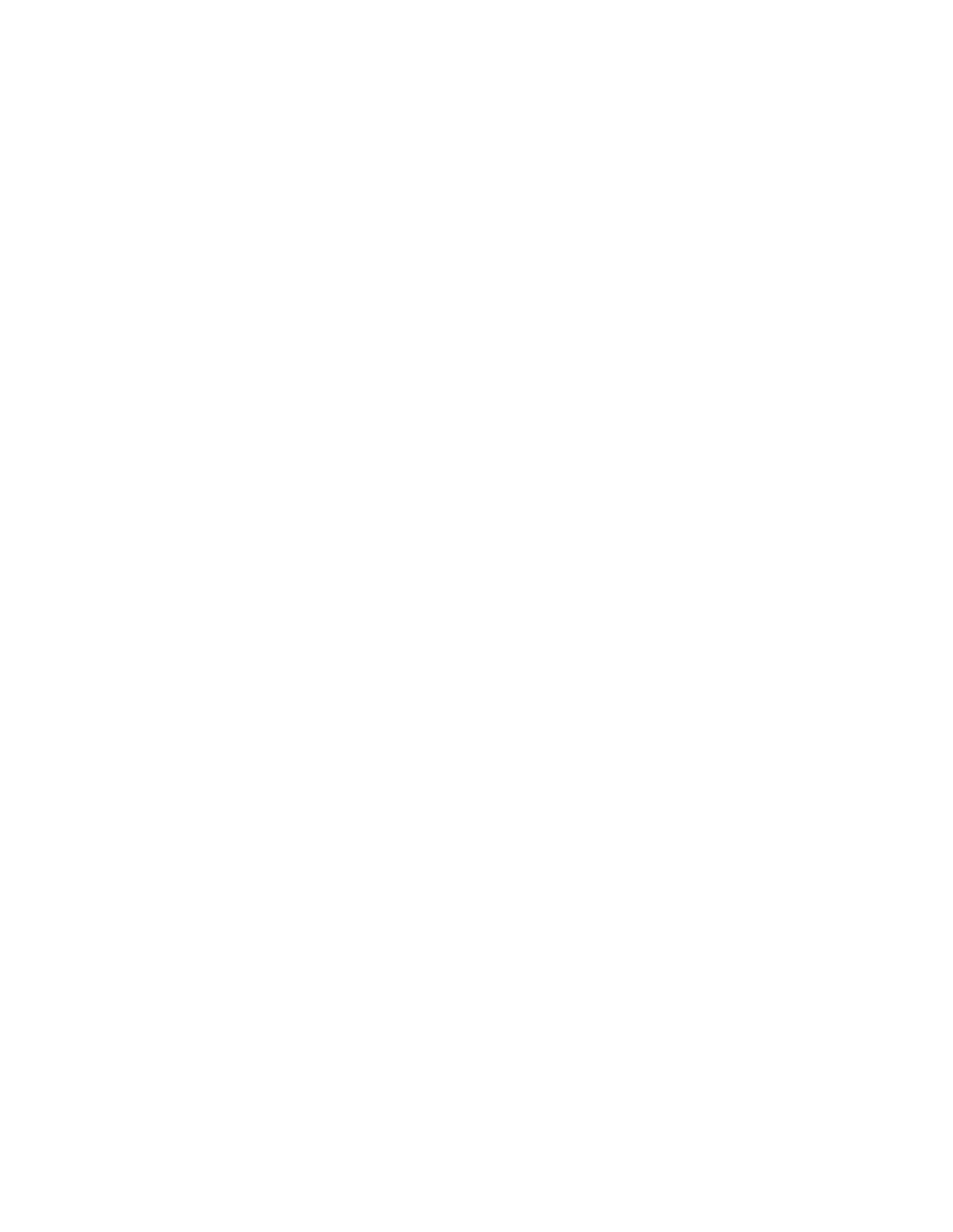

### Computing multicast trees in dynamic networks using evolving graphs\*

Sandeep Bhadra<sup>†</sup>, Afonso Ferreira<sup>‡</sup>

Thème  $1$  — Réseaux et systèmes Projet Mascotte

Rapport de recherche n° 4531 — August 2002 — 16 pages

**Abstract:** New technologies and the deployment of mobile and nomadic services are driving the emergence of complex communications networks, that have a highly dynamic behavior. This naturally engenders new route-discovery problems under changing conditions over these networks. Unfortunately, the temporal variations in the network topology are hard to be effectively captured in a classical graph model. In this paper, we use and extend a recently proposed graph theoretic model, which helps capture the evolving characteristic of such networks, in order to compute multicast trees with minimum overall transmission time for a class of wireless mobile dynamic networks. We first show that computing different types of strongly connected components in this model is NP-Complete, and then propose an algorithm to build all rooted directed minimum spanning trees in already identified strongly connected components.

Key-words: Wireless networks, mobile networks, multicast, evolving graphs, LEO satellites, minimum spanning trees, strongly connected components, graph theoretic models, NP-Complete.

<sup>\*</sup> This work was partially supported by the European RTN project ARACNE, the European FET project CRESCCO and the COLOR action Dynamic. It was done while the first author was visiting the project MASCOTTE, INRIA/CNRS/UNSA, whose support is acknowledged.

<sup>&</sup>lt;sup>†</sup> Indian Institute of Technology, Madras.

<sup>&</sup>lt;sup>‡</sup> CNRS, Projet MASCOTTE, I3S & INRIA Sophia Antipolis.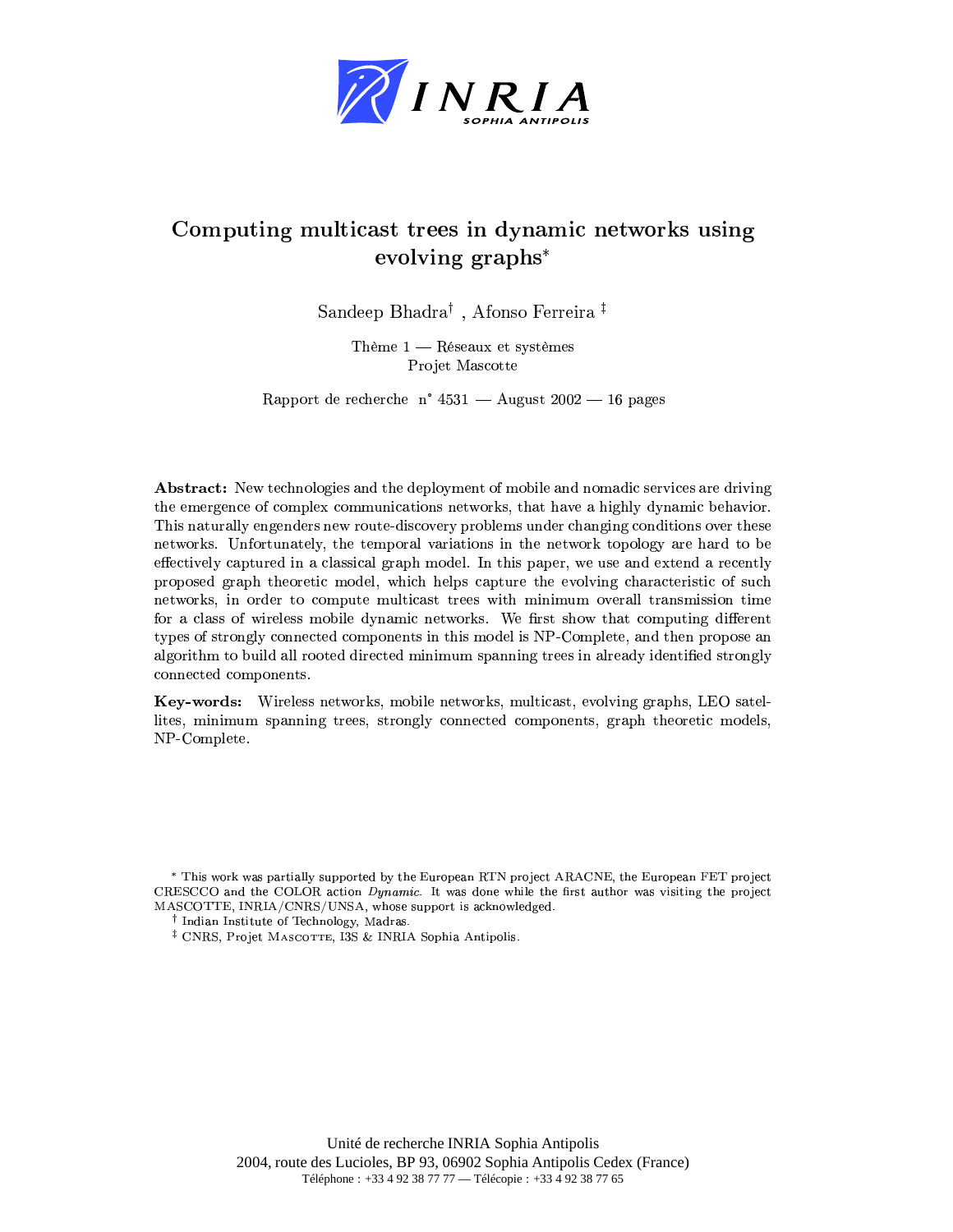### Calcul d'arbres de multicast dans des réseaux dynamiques grâce aux graphes évolutifs $\hat{s}$

Résumé : Le progrès des technologies de communication et le déploiement de services mobiles et nomades engendrent l'émergence de réseaux complexes de communication, qui présentent des comportements très dynamiques. Ceux-ci donnent lieu à de nouvelles questions liées au routage, sous les contraintes crées par les changements du réseau. Ces variations dans le temps de la topologie du réseau ne sont pas très bien modélisées par des graphes classiques. Pour ce faire, le modèle des graphes évolutifs a été récemment introduit.

Dans ce rapport, nous utilisons et élargissons ce modèle dans le but de construire des arbres de multicast ayant des temps de transmission minimums, dans une certaine classe de réseaux dynamiques mobiles sans-fil. Nous montrons d'abord que le calcul de différents types de composantes fortement connexes dans des graphes évolutifs est NP-Complet. Dans le cas où l'entrée est déjà une composante fortement connexe, nous donnons un algorithme pour la construction de tous les arbres couvrants enracinés orientés de poids minimum.

Mots-clés: Réseaux sans-fil, réseaux mobiles, multicast, graphes évolutifs, satellites LEO, arbres couvrants de poids minimum, composantes fortement connexes, graphes, NP-Complet.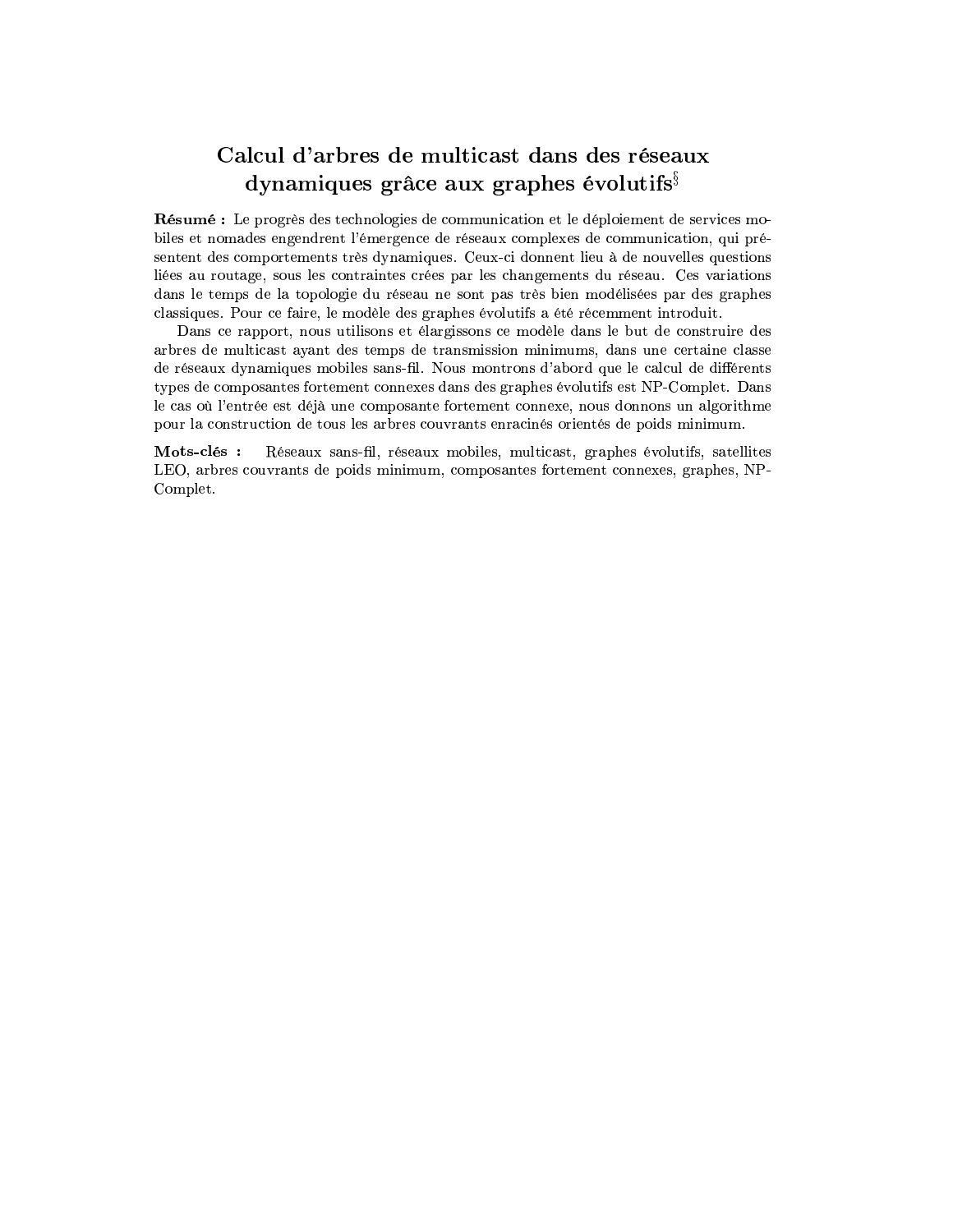#### $\mathbf{1}$ Introduction

Infrastructureless mobile communication environments, such as mobile ad-hoc networks and low earth orbiting (LEO) satellite systems, present a paradigm shift from backboned networks, such as cellular telephony, in that data is transfered from node to node via peer-topeer interactions and not over an underlying backbone of routers. Naturally, this engenders new problems regarding optimal routing of data under various conditions over these networks.

In this setting, the generalized case of mobile network routing using shortest paths or least cost methods are complicated by the arbitrary movement of the mobile agents thereby leading to random variations in link costs and connectivity [3]. This variable nature of the topology can be incorporated only by network updates of the link state between moving nodes, thus creating substantial communication overhead along the link.

On the other hand, we note that for the case of LEO satellite systems, sensor networks and other mobile networks with predestined trajectories of the mobile agents, the network dynamics are somewhat deterministic. LEO satellite networks  $[6, 10, 4, 11]$  in particular, communicate via *inter-satellite links* (ISL's) between satellites that are in range of each other. While ISL's connecting subsequent satellites in the same orbital plane *(intraplanar)* do not vary with time because the satellites move with zero relative angular velocity to each other, *interplanar* ISL's, between satellites in different orbital planes, vary as the satellites move in and out of range of each other. This results in the dynamic topology of the network. However, since the trajectories of the satellites are known ahead of time, it is possible to exploit this determinism in optimizing routing strategies. In fact, the periodicity of the trajectories allows the definition of a system period  $T_s$  [10] as the smallest common integer multiple of an orbit period and one Earth day. Thus, the routing algorithm need be computed for only one system period and the same path can be chosen once every  $T_s$ .

Our work deals with communication issues in such networks, henceforth referred to as fixed schedule dynamic networks (FSDN's), where the topology dynamics at different timesteps can be predicted (see Fig. 1). Note that optimal route discovery problems in networks are equivalent to standard problems such as shortest path trees and minimum spanning trees over the underlying graphs. Literature on routing issues in such networks usually assume limited or no mobility  $[12, 9]$  where link-connectivity changes only very gradually and is incorporated by a system of updates to the topology graph with every change. Unfortunately however, the temporal variations in the network topology cannot be effectively captured in a classical graph model.

Recently, evolving graphs [5] have been proposed as a formal abstraction for dynamic networks, and can be suited easily to the case of FSDN's. Evolving graphs have been defined over digraphs to capture the essential directivity of data networks and basically aim to formalize a time domain in graphs. Concisely, an evolving graph is an indexed sequence (of length  $\mathcal T$ ) of subgraphs of a given graph, where the subgraph at a given index point corresponds to the network connectivity at the time instant indicated by the index number. The time domain is incorporated into the model by restricting paths to *never* move into arcs which existed only in past subgraphs [cf. Fig. 2]. In this model, it is made clear that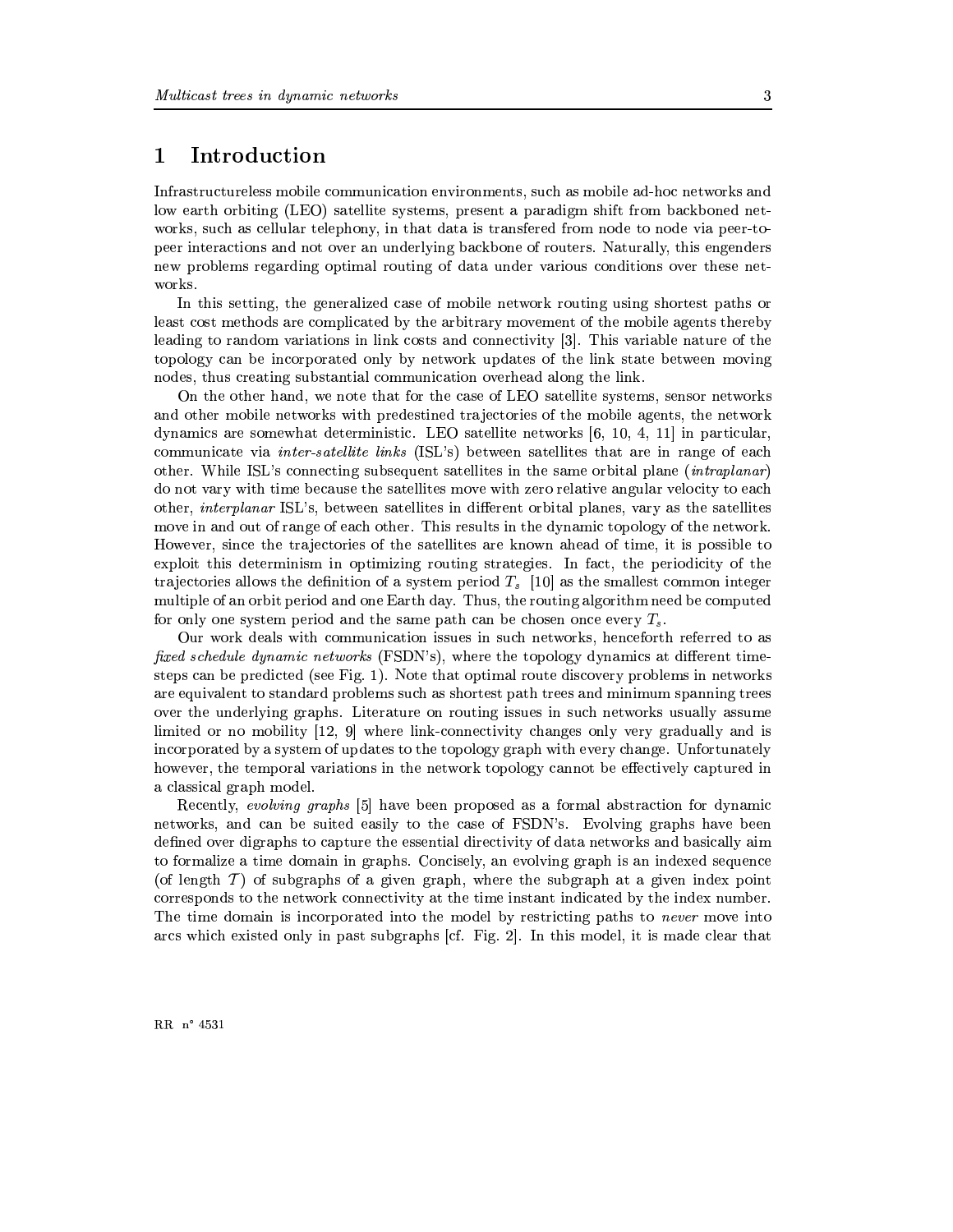

Figure 1: An FSDN represented as an indexed set of networks. The indices correspond to successive time-steps.

between two subsequent time steps, any changes may happen, with the possible creation and/or deletion of any number of vertices and arcs. Algorithms for minimum path trees on FSDN's using the evolving graph model have been presented in [5] which compute the shortest path trees in  $O(\mathcal{M}(\log T + \log \mathcal{N}))$  time, for FSDN's corresponding to evolving graphs with  $M$  links and  $N$  nodes.

Presently, our focus is on the analysis of connectivity properties in FSDN's and the design of algorithms for building directed minimal spanning trees (DMST's) to generate multicast routes in FSDN's. The DMST problem in digraphs was defined in [7] as finding  $N$  minimum weight trees, or arborescences, in a strongly connected graph with  $N$  vertices. A centralized algorithm for finding DMST's in normal digraphs is presented by Chu and Liu  $[1]$ , and Tarjan  $[8]$  provides an efficient implementation of the same. Humblet  $[7]$  provides a distributed algorithm for finding DMST's in strongly connected digraphs. Furthermore, minimum energy multicast trees for wireless networks have been studied for the static case in  $|12, 9|$ . In contrast our approach differs from these in that our algorithm builds DMST's over evolving graphs, which are dynamically changing digraphs.

In this paper, following Humblet [7], we define rooted DMST's over strongly connected evolving graphs. This naturally leads to the question of how to determine if an evolving graph is strongly connected. We define strongly connected components (SCC's) in evolving graphs and discover that the unique properties of evolving graphs yield two types of strongly connected components: regular SCC's and the more loosely defined open strongly connected components (o-SCC's), as it will become clear later. One of our results is that unlike in regular digraphs, finding the strongly connected components in evolving graphs is not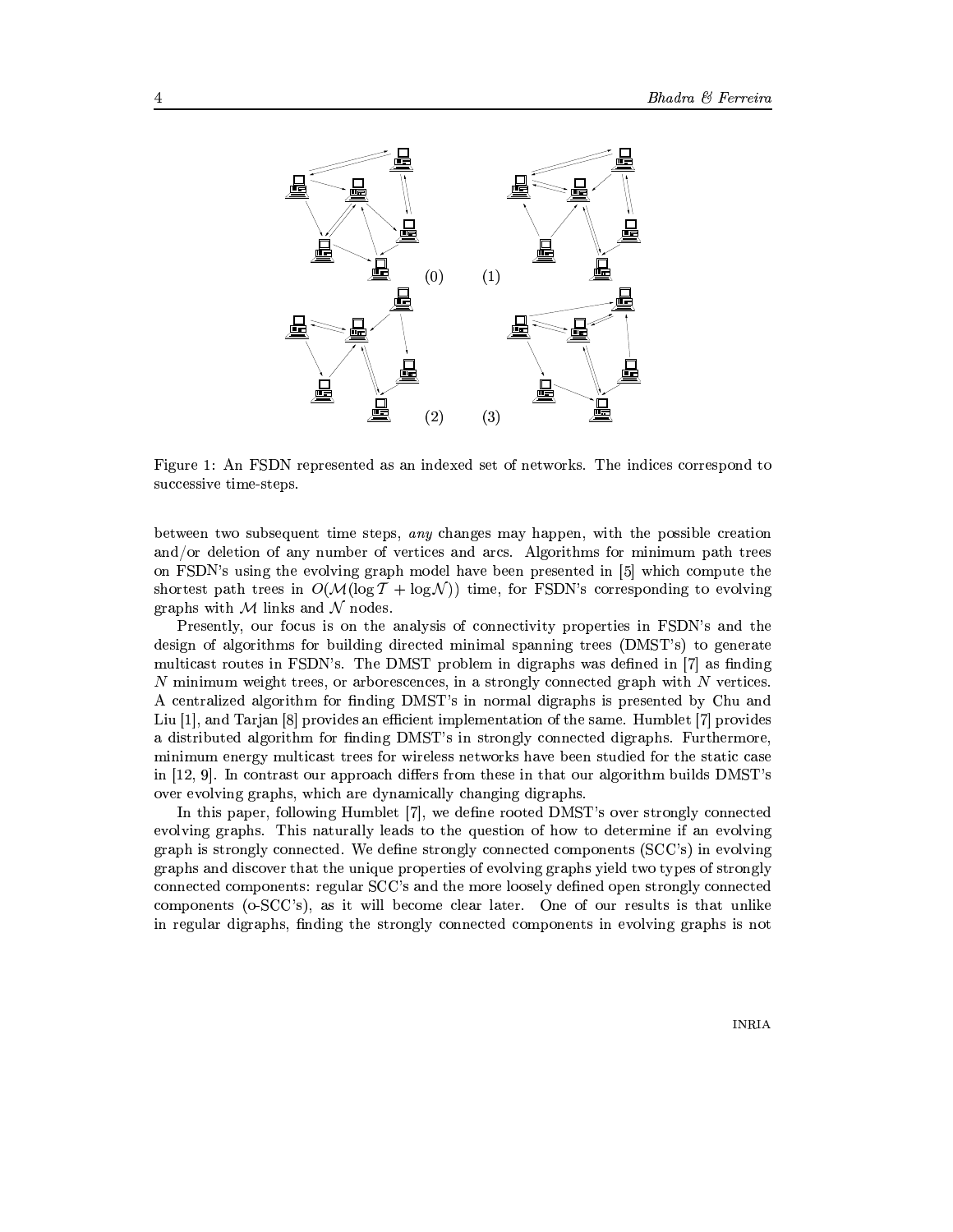

Figure 2: Evolving graph corresponding to FSDN in Fig. 1. Arcs are labeled with corresponding time-steps. Observe that  $CBF$  is not a valid path since  $BF$  exists only in the past with respect to  $CB$ .

possible in deterministic polynomial time, unless  $P=NP$ . Finally, we give an algorithm to compute DMST over strongly connected components in evolving graphs, using a variation of Prim's algorithm [2] for MST's. For an evolving graph with maximum outdegree  $\mathcal{D}$ , our algorithm builds the rooted DMST over a strongly connected component in an evolving graph in  $O(\mathcal{ND}\log T)$  time.

This paper is organized as follows. In the next section we provide basic definitions for various common graph theory terms in the context of evolving graphs. Section 3 contains the algorithm to verify strong connectedness in an evolving graph and the proof of NP-Completeness for SCC's and o-SCC's. The algorithm for computing DMST's in strongly connected components in evolving graphs is presented in Section 4. Section 5 summarizes related work in both the domains of graph algorithms and computing multicast trees for wireless networks. Section 6 contains concluding remarks and scope for further research.

#### **Graph Theoretic Model**  $\overline{2}$

Since we use evolving graphs as a model for FSDN's throughout this paper, we start with a revision of the basic definitions of terms in the theory of evolving graphs.

#### $2.1$ **Evolving Graphs**

Evolving graphs are defined in [5] as follows.

**Definition 1 (Evolving Graphs)** Let a digraph  $G(V, E)$  be given, along with an ordered sequence of its subgraphs,  $S_G = G_0, G_1, \ldots, G_T, T \in \mathbb{N}$ . Then, the system  $\mathcal{G} = (G, \mathcal{S}_G)$  is called an evolving graph.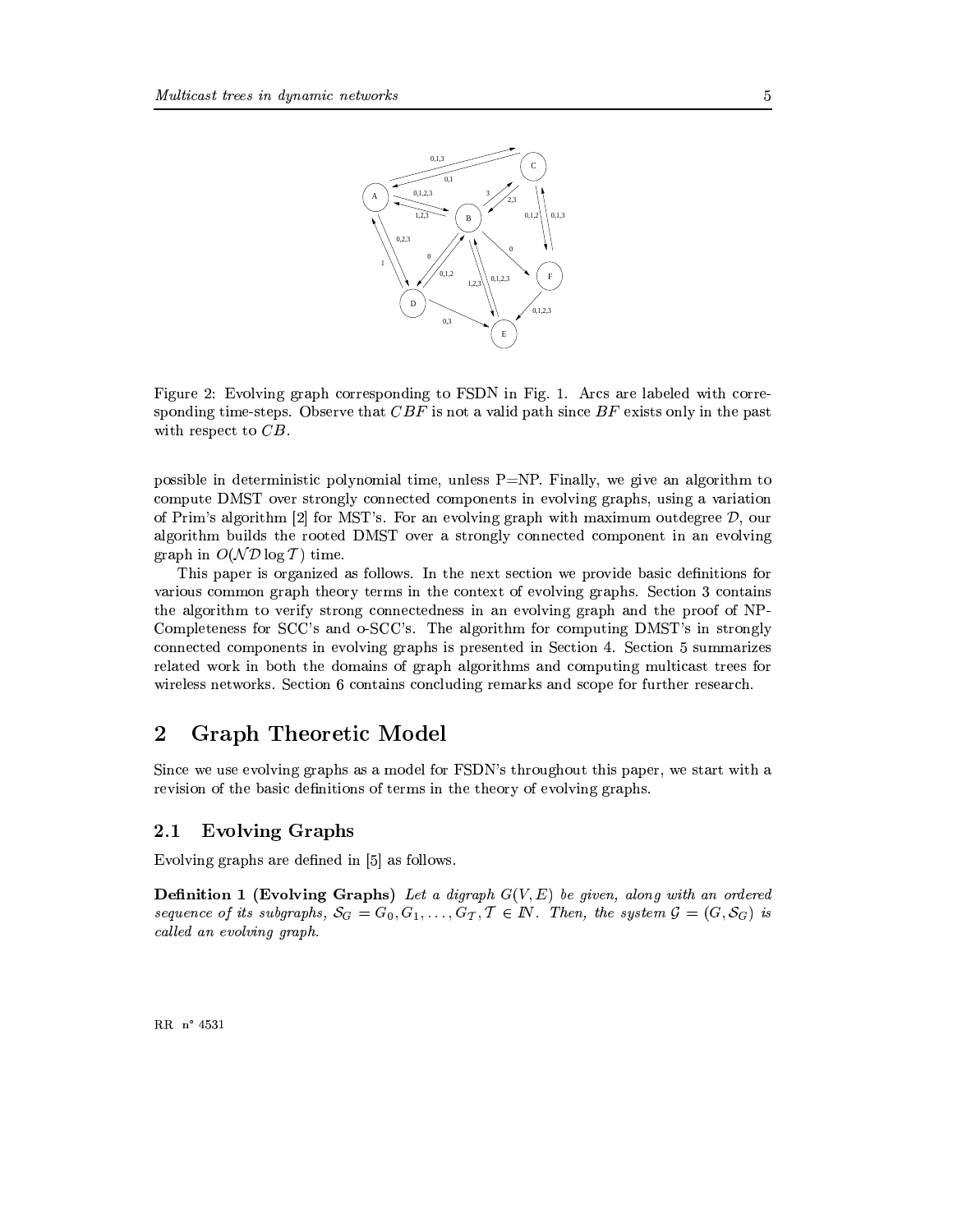We now define some of the main parameters of an evolving graph. Let  $E_q = \bigcup E_i$ , and  $V_q = \bigcup V_i$ . It is clear that  $\mathcal{M} = |E_q| \leq |E| = M$  and that  $\mathcal{N} = |V_q| \leq |V| = N$ . The central notion in evolving graph theory is the restriction imposed upon paths to traverse arcs strictly in non-decreasing order of arc schedule times, implying that there are no paths in  $G$  going to the "past."

**Definition 2 (Paths)** Let P be a path in  $G_i$ , under the usual definition. Let  $F(P)$  be its source,  $L(P)$  be its destination, and |P| be its length. We define a path in G between two vertices u and v of  $V_G$  as a sequence  $P_G(u, v) = P_{t_1}, P_{t_2}, \ldots, P_{t_k}$ , with  $t_1 \le t_2 \le \cdots \le t_k$ , such that  $P_{t_i}$  is a (usually defined) path in  $G_{t_i}$  with  $F(P_{t_1}) = u, L(P_{t_k}) = v$ , and for all  $i < k$  it holds that  $L(P_{t_i}) = F(P_{t_{i+1}})$ .

A circuit in G is a path in G,  $P_g$ , such that  $L(P_g) = F(P_g)$ . However, this would imply that each of the subgraphs  $G_{t_1}, G_{t_2}, \ldots, G_{t_k}$  must contain the entire circuit. Accordingly, we present a weaker definition in terms of a cycle  $C_g(u)$  in an evolving graph G, which is defined as a path  $P_g = P_{t_1}, P_{t_2}, \ldots, P_{t_k}$  such that  $F(P_{t_1}) = u$  and  $L(P_{t_k}) = u$  for  $t_1 \le t_2 \le \ldots, t_k$ .

Corresponding to each arc in  $E_g$  we may define an *arc schedule* as a set of indices indicating the presence of the arc in the respective subgraphs in  $S_G$ . Thus, we may alternately define an evolving graph as a tuple  $\mathcal{G} = (V_g, E_g)$ , where each arc in  $E_g$  has an arc schedule defined for it.

Two vertices are said to be *adjacent in G* if and only if they are adjacent in some  $G_i$ . The degree of a vertex in  $G$  is defined as its degree in  $E_G$ .

As usual, a tree in  $G$  is defined as a connected induced subgraph of  $V_G$  with no circuits in  $\mathcal G$ . However, one such a tree would not be very helpful when studying connectivity issues, since it does not take into account the total order of the subgraphs in  $\mathcal{G}$ , and the restrictions it imposes on paths in  $G$ . Therefore, we define a valid tree in  $G$  as a tree in  $G$  where each and all directed paths in the tree are paths in  $\mathcal G$ . Likewise, a valid rooted tree in  $\mathcal G$  is a rooted directed tree where all paths from the root to the leaves are paths in  $\mathcal{G}$ .

#### $2.2$ **Strong Connected Components and Arborescences**

We define an evolving graph  $G$  to be a *strongly connected* graph if there exists a path  $P_G$  in  $G$  between any two vertices in  $V_G$ .

**Definition 3 (Strongly Connected Component)** Analogous to regular graphs [2], we define a strongly connected component (SCC) in an evolving graph as the maximal set of vertices  $U_G \subseteq V_G$  such that for any pair  $u, v \in U_G$ , there exists a path from u to v and from v to u using only arcs in  $U_G \otimes U_G$ .

Thus, the subgraph G' induced by considering vertices in the SCC  $U_g$  is a strongly connected graph. For example, in Fig. 3,  $\{b, a\}$  forms a SCC since there are paths from a to b and vice versa which traverse only vertices in the set  $\{a, b\}$ . In this figure and elsewhere in the paper arcs are labeled with their respective arc schedule times. Note that, unlike regular graphs, there can be a path between two vertices in the SCC that traverses vertices outside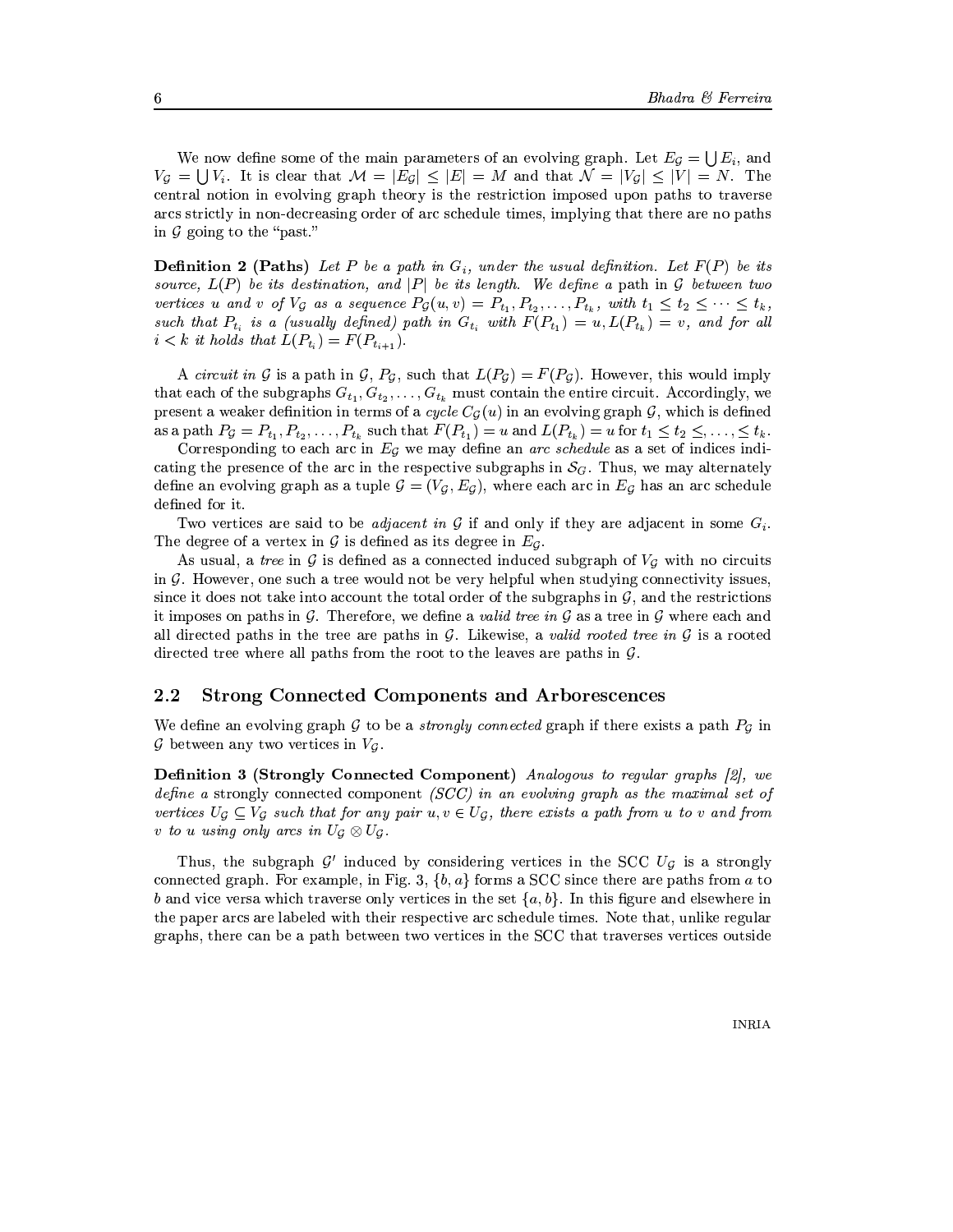

Figure 3: Open Strongly Connected Components.

 $U_{\mathcal{G}}$ . Thus, it is possible for two vertices  $u, v \in U_{\mathcal{G}}$  to establish a path between them without the constraint that all arcs in the path must be within  $U_g \otimes U_g$ . In Fig. 3, although there exist paths from b to c and from c to b,  $\{b, c\}$  is not an SCC since the only path from c to b traverses via a. Indeed the subgraph induced by  $\{b, c\}$  is not strongly connected. So, we offer a looser definition of strong connectivity as follows.

**Definition 4** An open strongly connected component ( $\sigma$ -SCC) is the maximal set of vertices  $U \subseteq V_G$  such that for any pair  $u, v \in U$ , there exists a path from u to v and from v to u.

A path between two nodes  $u, v \in U$ , might need to use nodes  $h_i \in V_g$ ,  $h_i \notin U$  to maintain strong connectivity. The set of such nodes  $\{h_i\} = H(u, v)$  are the helping nodes  $(h\text{-}nodes)$ for the vertices  $u, v$ .

Consequently, an SCC  $U_q$  is an o-SCC with the additional requirement that  $H(u, v) =$  $\emptyset \ \forall u, v \in U_{\mathcal{G}}$ . Hence the set  $\{b, c\}$  in Fig. 3 forms a o-SCC with  $H(b, c) = \{a\}$  since vertex a is required to form the only path from b to c, thereby maintaining strong connectivity. Also, since  $H(b, c) \neq \emptyset$ ,  $\{b, c\}$  is not an SCC.

For the case of static networks, Humblet [7] defines the concept of rooted spanning trees over strongly connected directed networks. We extend this definition to the case of evolving graphs as follows. We define a rooted directed spanning tree or an arborescence over a o-SCC  $U_{\mathcal{G}} \in \mathcal{G}$  as a valid rooted directed tree in  $\mathcal{G}$  rooted at r which does not have any cycles and spans all the vertices in  $U_G$ ; thus all the nodes except the root has one and only one incoming arc. Note that the arborescence might need to include h-nodes to reach some vertices in the o-SCC.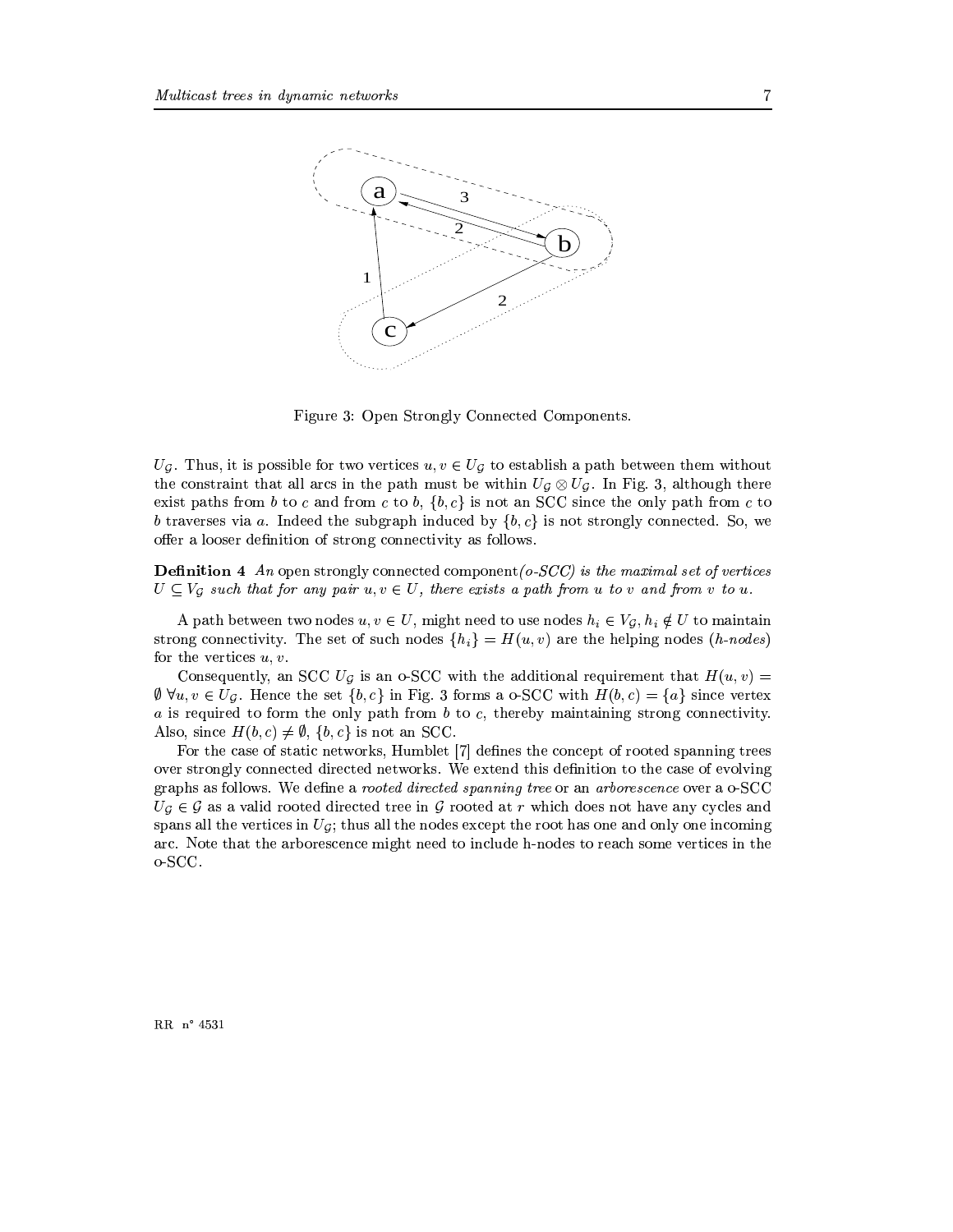#### Computing Strong Connected Components in FSDN's 3

Since directed arborescenses in evolving graphs are defined only over o-SCC's it would be beneficial to decompose the evolving graph corresponding to the FSDN into o-SCC's. In this section we will first present a modification of the shortest path algorithm to verify strong connectivity for an FSDN. Then we will prove that the decomposition of a FSDN into SCC components is NP-Complete. In the next section the more generalized case of an o-SCC is considered, and there too the case is found to be the same, leading to the conclusion that it is necessary to clearly specify the strong connected component before computing the DMST over it.

#### $3.1$ The Network Model

We model a FSDN as a series of networks  $\mathcal{R} = \ldots, \mathcal{R}_{t-1}, \mathcal{R}_t, \mathcal{R}_{t+1}, \ldots$  over time. An FSDN could be seen as a dynamic network which has a *presence* matrix  $P_E[(u, v), i]$ , indicating whether  $(u, v)$  is present at time step  $t_i$ , for each link  $(u, v)$  of  $\mathcal{R}$ , and another presence matrix  $P_V[u, i]$ , indicating whether u is present at time step  $t_i$ , for each node u of R. The network at time  $t_i$  is then represented by the subnetwork  $\mathcal{R}_{t_i}$  of  $\mathcal{R}$ , which is obtained by taking the nodes and links of R for which their corresponding  $P[i]$ 's indicate they are to be present (cf. Fig. 2).

In order to model a fixed-schedule dynamic network by an evolving graph, it suffices to be given a time window W of size T, and to work with  $\mathcal{G} = (\bigcup \mathcal{R}_i | i \in \mathcal{W}, \text{FSDN}_{\vert w})$ . Throughout this text, we assume packet based networks – so transmitting one piece of data equals transmitting one packet over an arc. Link transmission time between nodes in the network may allow for the transmission of a packet over several links before a change in the network topology. Correspondingly in the model, considering time between two successive subgraphs in an evolving graph as unity, the time taken to cross an arc  $(u, v)$  is expressed as a positive cost  $w(u, v) \leq 1$ , similar to Scenario 4 of [5]. We also implicitly assume conservation of information, i.e. in case a node in the network fails, then upon rejoining the network, it will retain all the information that it had received before the failure.

#### $3.2$ Verification of Strong Connectivity in FSDN's

Given an FSDN network, we must determine if it is strongly connected. It is equivalent to the following proposition over the corresponding evolving graph.

**Proposition 1** Given an evolving graph G with N nodes and M links over a sequence of length T, it is possible to determine if it is strongly connected or not in  $O(\mathcal{NM}(\log T + \log N))$ time steps.

**Proof** The *transitive closure* of G is defined as the the graph  $R_{\mathcal{G}} = (V, E_R)$ , where  $E_R =$  $\{(v_i, v_j) : \exists P_{\mathcal{G}}(v_i, v_j)\}\.$  We can now say that  $\mathcal G$  is strongly connected if  $R_{\mathcal{G}}$  is a complete graph. Alternately, the adjacency matrix of the transitive closure  $A<sub>g</sub>$  must be an all 1's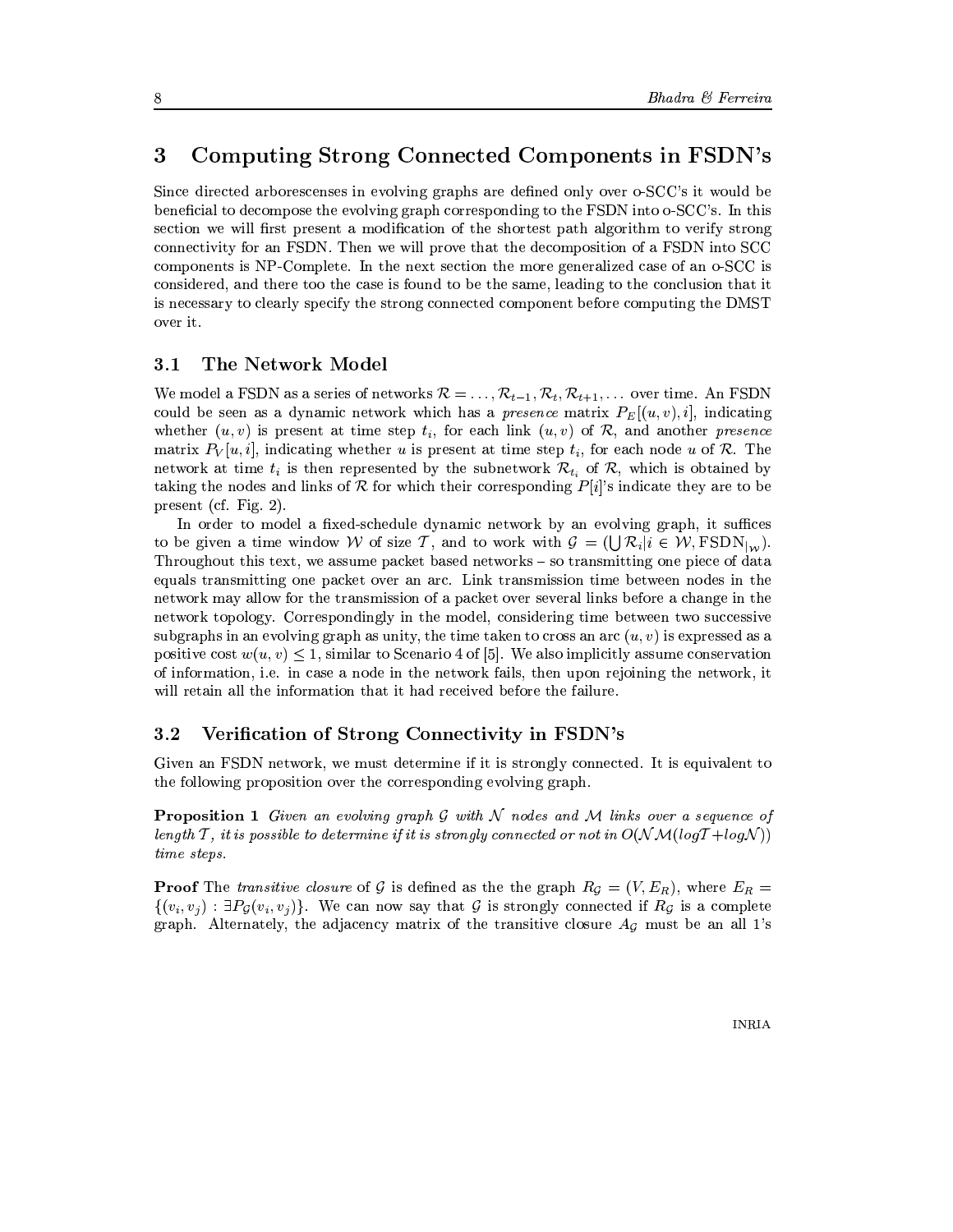

Figure 4: Overlapping SCC's.

matrix. The verification is executed simply and efficiently by forming the shortest paths tree for each node in the network using the algorithm mentioned in [5]. Initialize  $Ag$  to the all zeros matrix. For each node the algorithm finds out the minimum distance tree in  $O(\mathcal{M}(\log T + \log N))$  operations. If starting from a node u as root, the shortest paths tree on G contains a node v, then set  $A_G(u, v)$  to one. For N nodes, the algorithm is repeated N times, taking an overall time of  $O(\mathcal{NM}(logT + log\mathcal{N}))$ .  $\Box$ 

#### Decomposition into SCC's  $3.3$

Tarjan's algorithm [2], based on the concept of *forefathers* in a depth-first search tree over a graph, is used to decompose regular graphs into SCC's. However SCC's in evolving graphs have the following unique properties, which make it impossible to use Tarian's algorithm.

**Property 1** Two different SCC's can have common vertices.

For example, consider the graph given in Fig. 4, where arcs are labeled with the respective arc schedule times. From the definition of SCC's we see that there are two such components  $a, c, d$  and  $b, c, d$  which have the common vertices  $c, d$  between them.

**Property 2** For any two vertices in the SCC (respectively, o-SCC) there may be paths connecting them which use vertices outside the  $SCC$  (respectively,  $o$ - $SCC$ ).

This stands directly from Property 1. As an example, consider in Fig. 4, the path  $d \sim a \sim c$ which uses vertex a that lies outside the SCC  $\{b, c, d\}.$ 

The main problem calls for decomposing the evolving graph into all possible SCC's. Consider a subproblem COMPONENT defined as follows.

COMPONENT: Given an evolving graph  $G = (V_g, E_g)$  and an integer k, is there a SCC of size  $k$ ?

We shall subsequently demonstrate that *COMPONENT* is NP-Complete, thereby precluding a polynomial time algorithm for the decomposition problem, unless  $P=NP$ .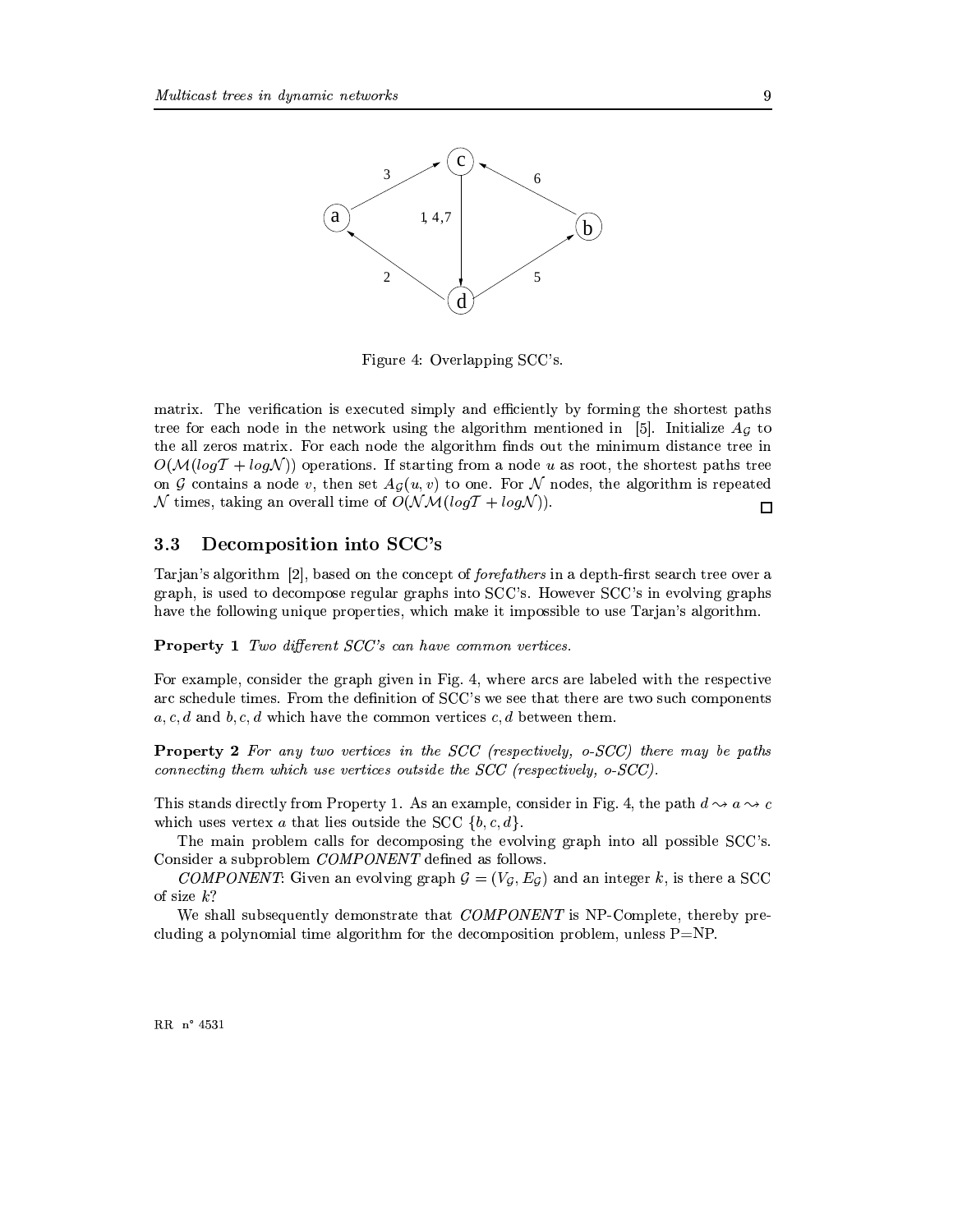Theorem 1 COMPONENT is in NP.

**Proof** Given a subset  $V_{\mathcal{G}}$  of  $V_{\mathcal{G}}$  and the integer k, we must have a means of verifying in polynomial time if  $V_{\mathcal{G}'}$  is indeed a SCC of size k. First, verify that  $|V_{\mathcal{G}'}| = k$ . Next, consider the subgraph  $\mathcal{G}'$  induced by  $V_{\mathcal{G}'}$  on  $\mathcal{G}$  and verify that  $\mathcal{G}'$  is strongly connected which is possible in polynomial time from Proposition 1. Thereafter, for each vertex  $v \in \mathcal{G}/\mathcal{G}'$ , add v to  $V_{\mathcal{G}'}$ and add all arcs to  $E_{\mathcal{G}}$  which begin in  $V_{\mathcal{G}}$  and end in v and vice versa. We can now verify using Proposition 1 that this modified graph is not strongly connected. This verifies the maximality of  $V_{\mathcal{G}'}$  and completes the verification that  $V_{\mathcal{G}'}$  is a SCC of size k. Thus, given an arbitrarily chosen subgraph in  $G$ , it is possible to say whether it is SCC in polynomial time.

We now define a *strong reachability graph* for an evolving graph  $G$  as an undirected graph  $S_g = (V_g, E_s)$ , where  $E_s = \{(v_i, v_j)\}\$ if and only if  $(v_i, v_j) \cup (v_j, v_i) \in R_g$ , the transitive closure graph of  $\mathcal G$ .

To prove the NP-Completeness of COMPONENT we reduce the CLIQUE problem to COMPONENT. CLIQUE is formally defined as follows: Given a graph  $G = (V, E)$ , and an integer k, is there a clique of size k in  $G$ ?

**Lemma 1** Finding an SCC in G is equivalent to finding a maximal clique in  $S_g$ , the strong *connectivity graph of*  $\mathcal G$ *.* 

**Proof** Directly from the definitions of strong reachability, SCC and maximal clique, we see that the SCC in G is equivalent to finding the maximal clique in  $S<sub>G</sub>$  $\Box$ 

**Theorem 2** CLIQUE can be reduced to COMPONENT in polynomial time.

**Proof** Given a graph  $G = (V, E)$  and the integer k, we construct an evolving graph  $\mathcal{G} =$  $(V_G, E_G)$  as follows:

- 1. for each  $u_i \in V$  create a  $v_i \in V_G$ ,  $\forall$   $1 \leq i \leq |V|, i \in N^+$ ;
- 2. for each edge  $(u_i, u_j) \in E$ , create arcs  $(v_i, v_j)$  and  $(v_j, v_i)$  in  $E_G$  with arcs schedule time  $t_{ij} = i + j$ . [cf. Fig. 5]

We shall subsequently prove that finding an SCC in  $\mathcal G$  is the same as finding a clique of the same size in  $G$ . From the construction above it can be shown that there exists a strong connection between two vertices  $v_i$  and  $v_j$  in G if and only if there is an edge  $(u_i, u_j) \in E$ . From the construction it is obvious to see that if  $(u_i, u_j) \in E$ , then  $v_i \rightsquigarrow v_j$  and  $v_j \rightsquigarrow v_i$ , thus making a strong connection between  $v_i$  and  $v_j$ .

Conversely, consider without loss of generality that  $i < j$  and that vertices  $v_i$  and  $v_j$ are strongly connected even though  $(u_i, u_j) \notin E$ . It is easy to have a path  $v_i \rightsquigarrow v_p \rightsquigarrow v_j$ , since  $i + p < j + p$ . But it is not possible to have any  $v_j \nightharpoonup v_q \nightharpoonup v_i$  since  $j + q > i + q$ and therefore  $t_{jq} > t_{iq}$ . Thus, the strong reachability graph  $S_g$  is isomorphic to G. From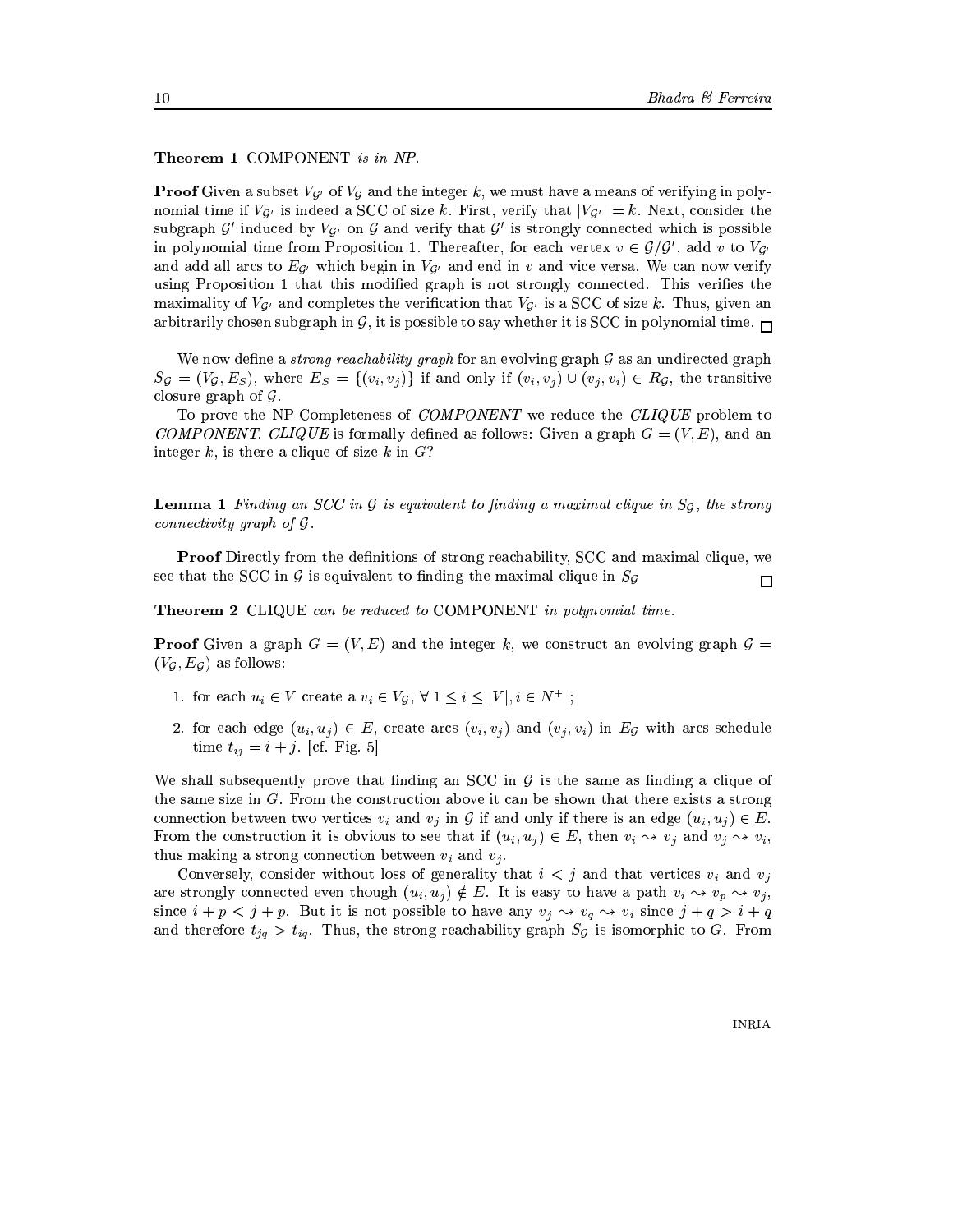

Figure 5: Construction for Theorem 2.

Lemma 1, finding an SCC in  $\mathcal G$  is equivalent to finding a max-clique in  $S_{\mathcal G}$  and therefore in G. Thus solving COMPONENT over  $\mathcal G$  solves CLIQUE in G. The construction above is in  $O(|V| + |E|)$  time steps. Thus we have reduced *CLIQUE* to *COMPONENT* in polynomial time.  $\Box$ 

Theorem 3 COMPONENT is NP-Complete.

**Proof** We know that *CLIQUE* is NP-Complete. So, from Theorem 1 and Theorem 2, COMPONENT is NP-Complete.  $\Box$ 

#### Decomposition into o-SCC's  $3.4$

Here we prove the more general result for the case of o-SCC which has a less strict definition than SCC. We define the decision problem as follows.

o-COMPONENT: Given an evolving graph G and an integer  $k > 3$ , is there a o-SCC of size  $k$ ?

Although SCC's are a special case of o-SCC's, the NP-Completeness of COMPONENT does not directly imply that o-COMPONENT is NP-Complete as well. This is because a possible polynomial time algorithm for  $o$ -COMPONENT need only answer the above decision problem and not identify the  $\circ$ -SCC's of size k, thus making it difficult to verify if at least one o-SCC of size  $k$  is an SCC as well (in other words if the set of h-nodes is empty or not for a particular o-SCC of size k). Also, the same graph  $\mathcal G$  may contain both an SCC (of indeterminate size) and an o-SCC of size k, so  $o$ -COMPONENT would always return "yes", ignoring the presence or absence of a SCC of size  $k$ , thereby leaving COMPONENT unsolved. Moreover, since SCC's are a special case of o-SCC's, proving  $o$ -COMPONENT to be NP-Complete does not directly imply that *COMPONENT* is NP-Complete as well. This entails for an independent proof for the NP-Completeness of o-COMPONENT.

Theorem 4 o-COMPONENT is in NP.

**Proof** Same as the proof for Theorem 1

**Theorem 5** CLIQUE can be reduced to o-COMPONENT in polynomial time.

 $\Box$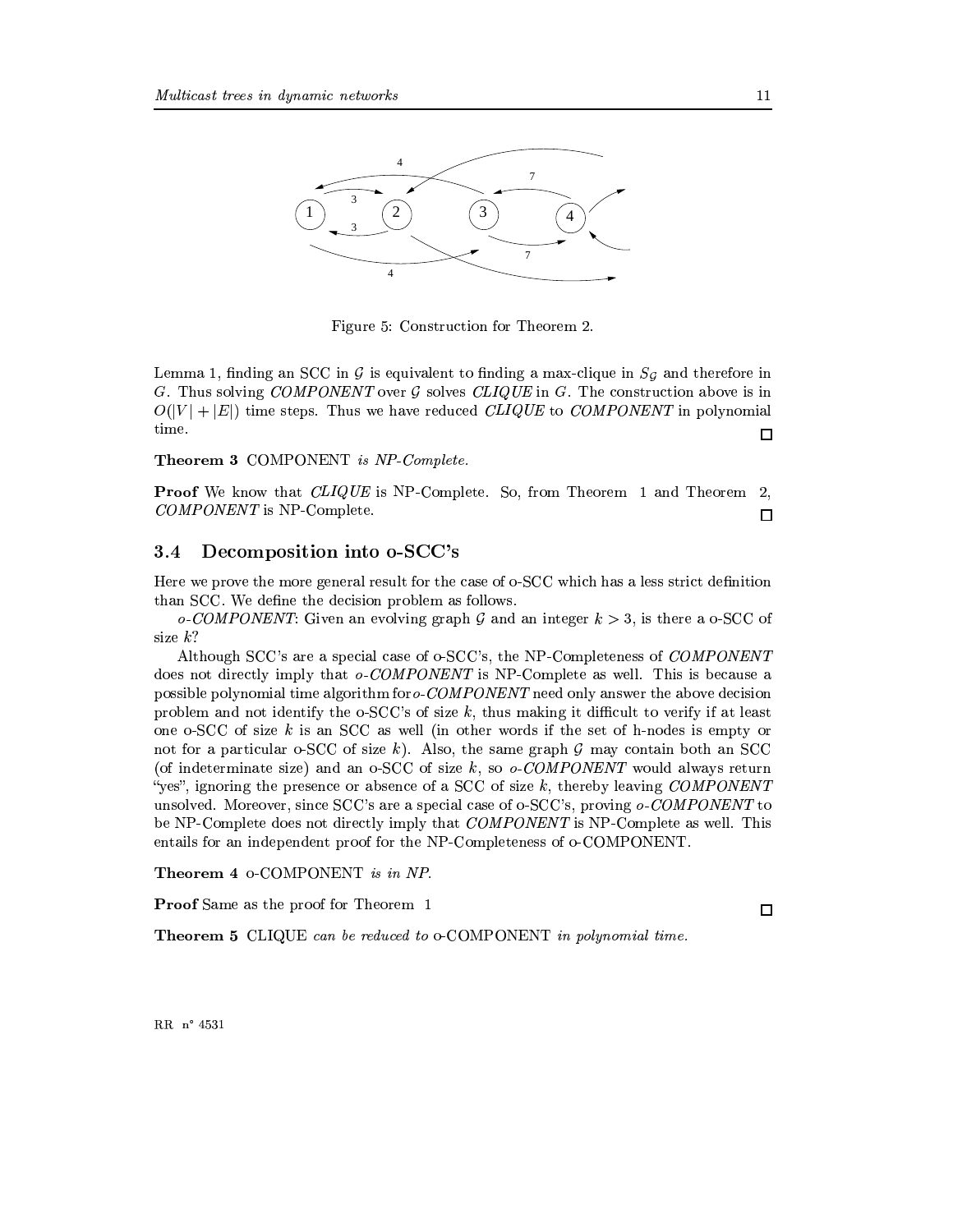

Figure 6: Construction for Theorem 5.

**Proof** Given an undirected graph  $G = (V, E)$  and the integer  $k > 3$ , we construct an evolving graph  $G = (V_G, E_G)$  as follows:

- 1. for each  $u_i \in V$  create a  $v_i \in V_{\mathcal{G}}$ ;
- 2. for each edge  $(u_i, u_j) \in E$ , do [cf. Fig. 6]
	- (a) create a node  $h_{ij} \in V_{\mathcal{G}}$ ,
	- (b) create arcs  $(v_i, h_{ij})$ ,  $(v_j, h_{ij})$  with arc schedule time 0,
	- (c) create arcs  $(h_{ij}, v_i)$  and  $(h_{ij}, v_j)$  with arc schedule time 1.

By the construction, for all  $(u_i, u_j) \in E$ ,  $v_i \sim v_j$  and  $v_j \sim v_i$  thus making them strongly connected. However any path of the type  $v_i \leadsto v_p \leadsto v_j$  is not possible due to the design of the arc schedule times (see Fig. 6). Thus for every edge  $(u_i, u_j) \in E$ , there are edges  $(v_i, v_j), (v_i, h_{ij})$  and  $(v_j, h_{ij})$  in the strong reachability graph  $S_q$ . However the degree of each  $h_{ij}$  is 2 and so they cannot be part of any clique of size greater than 3. Thus from Lemma 1 there is a clique of size  $k > 3$  in G, if and only if there is a clique of size k in  $S_q$ . Thus if  $o$ -COMPONENT can be solved, CLIQUE can be decided for  $k > 3$ . Hence CLIQUE reduces to o-COMPONENT for  $k > 3$ .

Theorem 6 o-COMPONENT is NP-complete.

**Proof** We know that *CLIQUE* is NP-Complete. So from Theorem 4 and Theorem 5,  $o$ -COMPONENT is NP-Complete.  $\Box$ 

#### Computing the Directed Minimum Spanning Trees  $\overline{4}$

Considering a strongly connected evolving graph G, the object is to find  $\mathcal{N} = |V_q|$  rooted directed minimum spanning trees rooted at each of the nodes  $r \in V_G$ . Our algorithm is a modification of the Prim-Dijkstra algorithm [2] for finding MST's in undirected regular graphs. The algorithm proceeds by building a fragment which is a subset of the DMST starting from the root r. The property of the fragment  $f(r)$  is that it consists of those edges by which information transmitted at the beginning of the time interval from the root

 $\Box$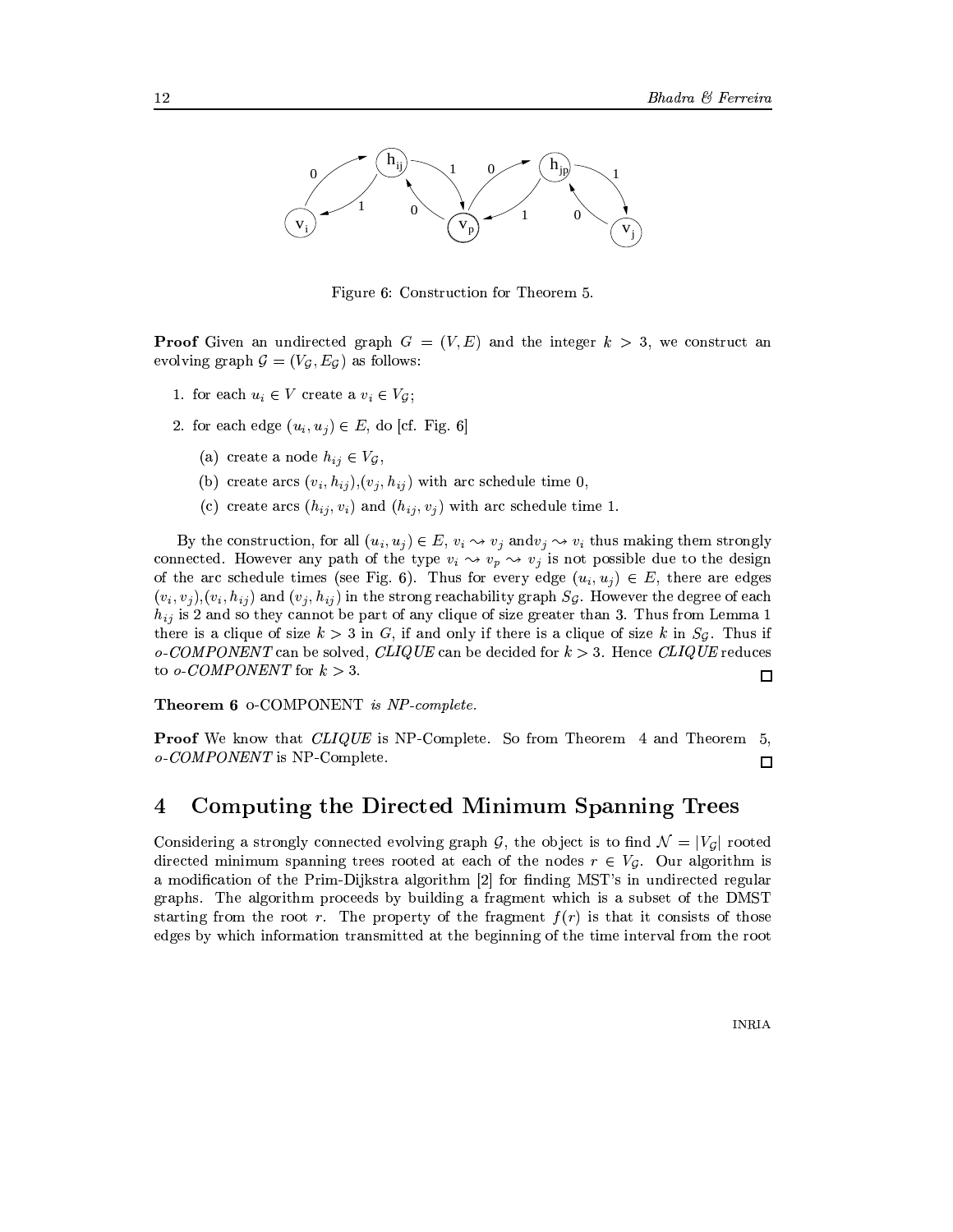$r$  will travel in the shortest time to the vertices included already in the fragment. Having defined a fragment as such, it is easy to see how the algorithm for the DMST proceeds. In the following algorithm we choose from among the set of arcs outgoing from the fragment  $f(r)$ , the arc with the smallest arc schedule time such that it can form a valid path starting from the root. A number  $t_v$  is associated with each vertex  $v \in V_G$  denoting the minimum time required for that vertex to receive the information given that the root  $r$  originates the information

Since each node can transmit information only after it has received it, the information cannot pass simultaneously through two edges. Recall that the time required for transmission over one arc is denoted as an arbitrary weight,  $w(u, v) < 1$ .

### Algorithm 1

- 1. Start with  $f(r) = \emptyset$  and a set  $V_f$  containing vertices already considered in fragment  $f(r)$ .
- 2.  $V_f = \{r\}, t_r = 1$
- 3. while  $V_f \neq V_G$  do
	- (a) Let  $\Gamma_f$  be the set of all arcs  $(u_i, v_i)$  such that  $u_i \in V_f$ ,  $v_i \notin V_f$ . For each  $(u_i, v_i) \in \Gamma_f$ , choose the smallest arc schedule time  $f_a(u_i, v_i) \ge t_{u_i} + w(u_i, v_i)$ .
	- (b) Choose arc  $(u_j, v_j)$  where  $j = \min_i^{-1}(f_a(u_i, v_i) + w(u_i, v_i)).$
	- (c) if  $f_a(u_j, v_j) = t_{u_j} + w(u_j, v_j)$ , then  $t_{v_j} \leftarrow f_a(u_j, v_j)$ ,
	- (d) else if  $f_a(u_j, v_j) 1 \in \{$ arc schedule of  $(u_j, v_j)$ , then  $t_{v_j} \leftarrow t_{u_j} + w(u_j, v_j)$ ,
	- (e) else,  $t_{v_i} \leftarrow f_a(u_i, v_i) 1 + w(u_i, v_i)$
	- (f) add  $v_i$  to  $V_f$  and  $(u_i, v_i)$  to  $f(r)$ .

In the above algorithm, an arc schedule time  $i$  indicates the presence of the link from time  $i-1$  to i. Note that two cases might arise depending on whether  $f_a(u_j, v_j) = t_{u_j} + w(u_j, v_j)$ or  $f_a(u_j, v_j) > t_{u_j} + w(u_j, v_j)$ . For the first case, the information reaches the node exactly at the time  $f_a(u_j, v_j)$ . For the other case, if the arc is present both at times  $f_a(u_j, v_j) - 1$ and  $f_a(u_j, v_j)$ , since  $w(u_j, v_j) < 1$ , the packet will reach  $v_j$  in  $t_{u_j} + w(u_j, v_j)$ . If, however, the arc is not present at time  $f_a(u_j, v_j) - 1$ , then the transmission process itself starts at the  $f_a(u_j, v_j)^{th}$  step (i.e. from time  $f_a(u_j, v_j) - 1$  to time  $f_a(u_j, v_j)$ ), thus reaching  $v_j$  by time  $f_a(u_j, v_j) - 1 + w(u_j, v_j)$ .

We remark that a rooted directed tree can also be computed over an o-SCC  $V_{\mathcal{G}}$ . As a modification for that purpose,  $V_g$  must be replaced by  $V_{g'}$  and correspondingly, Step 3 of Algorithm 1 should be modified to  $V_{G'} \subset V_f$  since the fragment can also contain the h-nodes for the vertices in  $V_{\mathcal{G}}$  and the loop can stop once all the vertices are covered.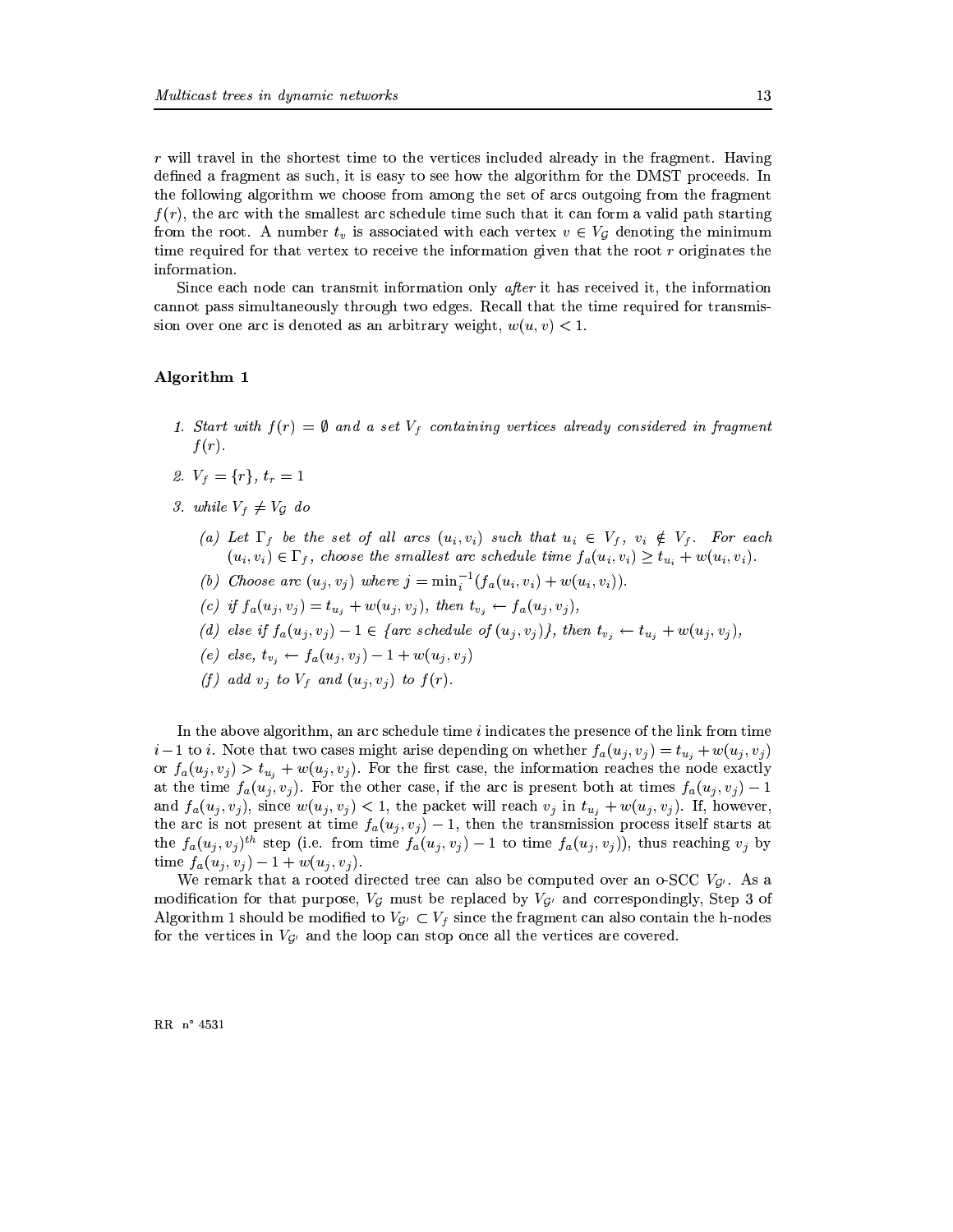Algorithm 1 is a greedy algorithm that always chooses the arc that transmits in minimum time. The proof of its correctness is the same as the proof of the Prim-Dijkstra algorithm [2]. If the maximum outdegree of each vertex is  $\mathcal{D}$ , then each step of increasing the fragment will take  $O(\mathcal{ND}\log T)$  time and the fragment will increase N times adding up to a total execution time of  $O(N^2 \mathcal{D} \log T)$  steps.

#### $\overline{5}$ **Related Work**

The problem of generating multicast trees in networks and the related problem of finding the minimum spanning trees in directed graphs have been studied in  $[12, 9, 7, 1, 8]$ . The centralized algorithm for normal directed graphs, first devised by Chu et al. [1], builds  $|V|$ rooted arborescences in  $O(|E||V|)$  time steps for a digraph with |V| vertices and |E| edges. In this algorithm, the smallest arc entering each node (apart from the root) is considered as part of the MST. For each cycle formed, the nodes in the cycle are contracted into a pseudo-node  $(k)$ , and the cost of each arc, which enters a node  $(j)$  in the cycle from some node  $(i)$  outside the cycle, is modified according to the equation  $c(i, k) = c(i, j) + (c(x(j), j) - min_i(c(x(j), j))$ where  $c(x(j), j)$  is the cost of the arc in the cycle which enters j. For each pseudo-node, the entering arc which has the smallest modified cost is selected and the arc which enters the same real node in the tree is replaced by the new selected arc. The process is repeated until there are no more cycles. Tarjan's implementation of this algorithm reduced the time complexity to  $O(|E|\log|V|+|V|^2)$  using special data structures.

Humblet's algorithm [7] is distributed in nature and solves the same problem in the same time-complexity. The nodes are assumed to be processors and communicate with each other to build clusters and identify the minimum weight cluster incoming edge.

In [12], Wieselthier et al. propose to build a multicast tree with transmission energy as node cost parameter. The nodes are assumed to be omnidirectional wireless antennae randomly scattered on a flat surface. The multicast tree is built by considering minimum incremental changes made to the total power requirement (considered as a power law over the radial distance between two nodes) for the fragment, in a way similar to Prim's algorithm. Unfortunately, their approach assumes a static distribution of the nodes. Moreover, their heuristic do not guarantee minimum cost trees for node based costs [12]. On the positive side, Wan et al. [9] used geometric structures of Euclidean MST's to prove approximation ratios for all three heuristics considered in [12].

#### 6 Conclusion

The two important results in this paper are the intractability of the decomposition into (open) strongly connected components in FSDN's and the construction of DMST's over an already existing strongly connected components.

The first result implies that although it is not possible to identify a subset of nodes in the network that is strongly connected, there is a way of quickly determining if a collection of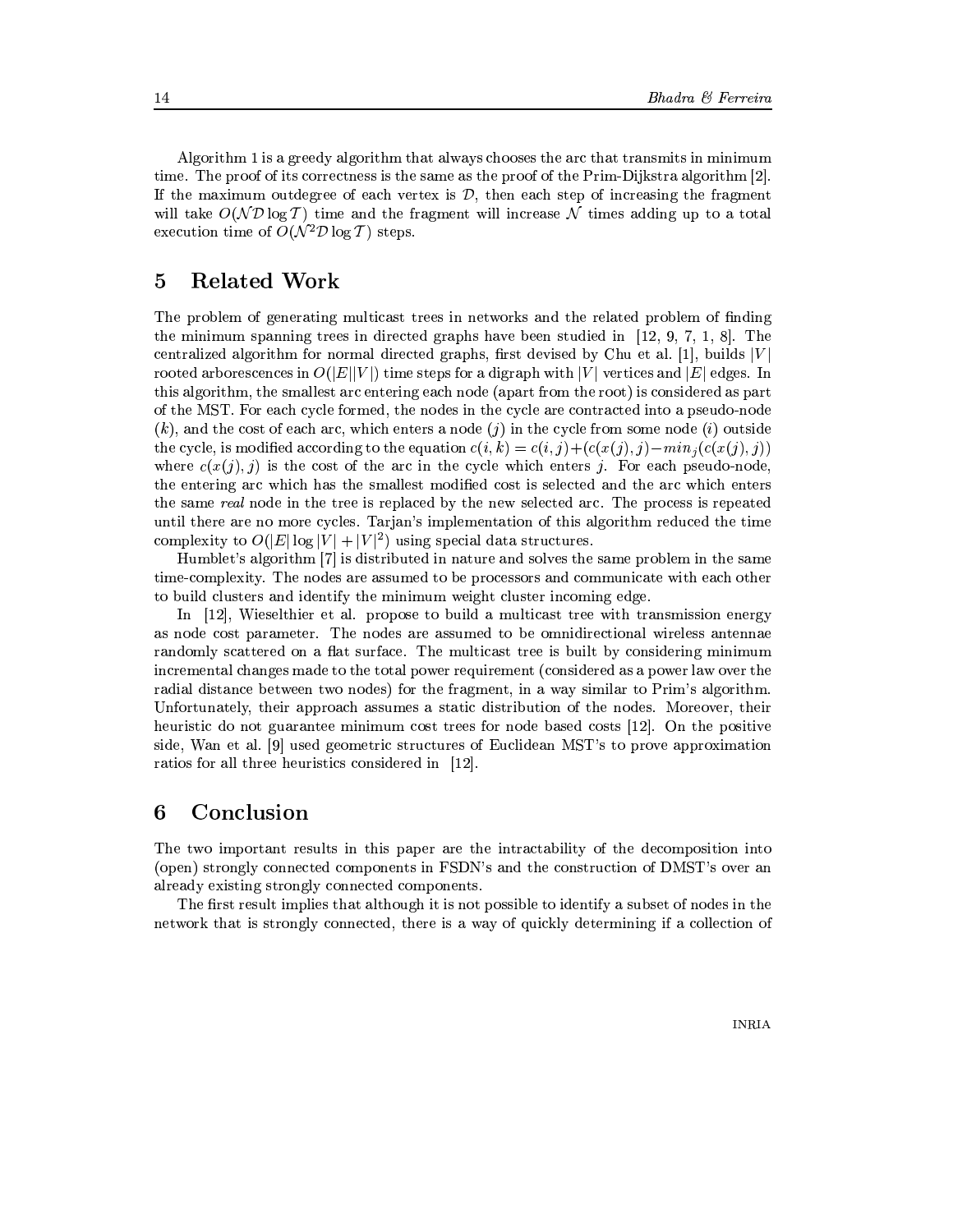mobile agents are strongly connected to each other. Thus, it is possible to lead a non-strongly connected network towards strong connectedness by adding links. For the case of wireless networks it would mean the addition of one or more intermediary agents (corresponding to h-nodes in the evolving graph) to serve as hops between two nodes that are out of range from each other. The upper bound on the number of such additional links is obviously  $O(N^2)$ . An interesting problem would be to find a way to add such links so as to minimize the number of intermediary (helping) nodes.

Moreover, the framework of evolving graphs could be suited to the case of random variations of link costs and connectivity for a formal analysis of problems in dynamic networks with unpredictable topology changes. Flows and queues over evolving graphs could prove to be another interesting area of study to analyze buffering issues in dynamic networks.

### References

- [1] Y. J. Chu and T. H. Liu. On the shortest arborescence of a directed graph. Science  $Sinica, 14:1396-1400, 1965.$
- [2] T. Cormen, C. Leiserson, and R. Rivest. Introduction to Algorithms. The MIT Press, 1990.
- [3] C.Scheideler. Models and techniques for communication in dynamic networks. In In H. Alt and A. Ferreira, editors, *Proceedinas of the 19th International Sumposium on Theo*retical Aspects of Computer Science, volume 2285, pages 27–49. Springer-Verlag, March 2002.
- [4] E. Ekici, I. F. Akyildiz, and M. D. Bender. Datagram routing algorithm for LEO satellite networks. In IEEE Infocom, pages 500-508, 2000.
- [5] A. Ferreira. On models and algorithms for dynamic communication networks: The case for evolving graphs. In Proceedings of  $4^e$  rencontres francophones sur les Aspects *Algorithmiques des Telecommunications (ALGOTEL'2002)*, Mèze, France, May 2002. **INRIA Press.**
- [6] A. Ferreira, J. Galtier, and P. Penna. Topological design, routing and handover in satellite networks. In I. Stojmenovic, editor, Handbook of Wireless Networks and Mobile *Computing*, pages 473–493. John Wiley and Sons, 2002.
- [7] P. A. Humblet. A distributed algorithm for minimum weight directed spanning trees. IEEE Transactions on Communications, COM-31(6):756-762, 1983.
- [8] R. E. Tarjan. Finding optimum branchings. Networks, pages 25–35, 1977.
- [9] P.-J. Wan, G. Calinescu, X. Li, and O. Frieder. Minimum-energy broadcast routing in static ad hoc wireless networks. In *Proc. IEEE Infocom*, pages 1162–1171, Anchorage, Alaska, 2001.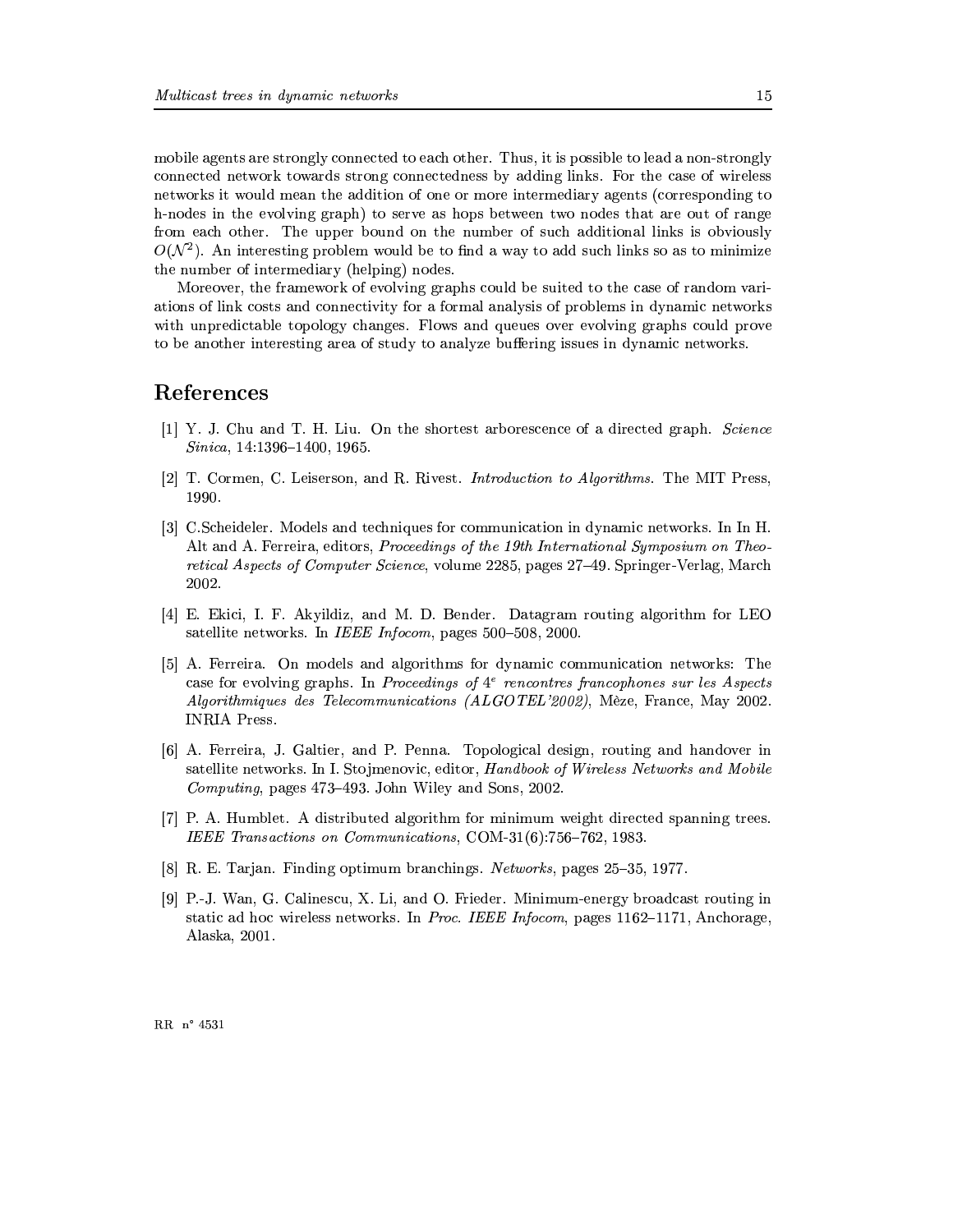- [10] M. Werner and G. Maral. Traffic flows and dynamic routing in leo intersatellite link networks. In In Proceedings 5th International Mobile Satellite Conference (IMSC '97), Pasadena, California, USA, June 1997.
- [11] M. Werner and F. Wauquiez. Capacity dimensioning of ISL networks in broadband LEO satellite systems. In Sixth International Mobile Satellite Conference : IMSC '99, pages 334-341, Ottawa, Canada, June 1999.
- [12] J. Wieselthier, G. Nguyen, and A. Ephremides. On the construction of energy-efficient broadcast and multicast trees in wireless networks. In Proc. IEEE Infocom, pages 585-594, Tel Aviv, 2000.